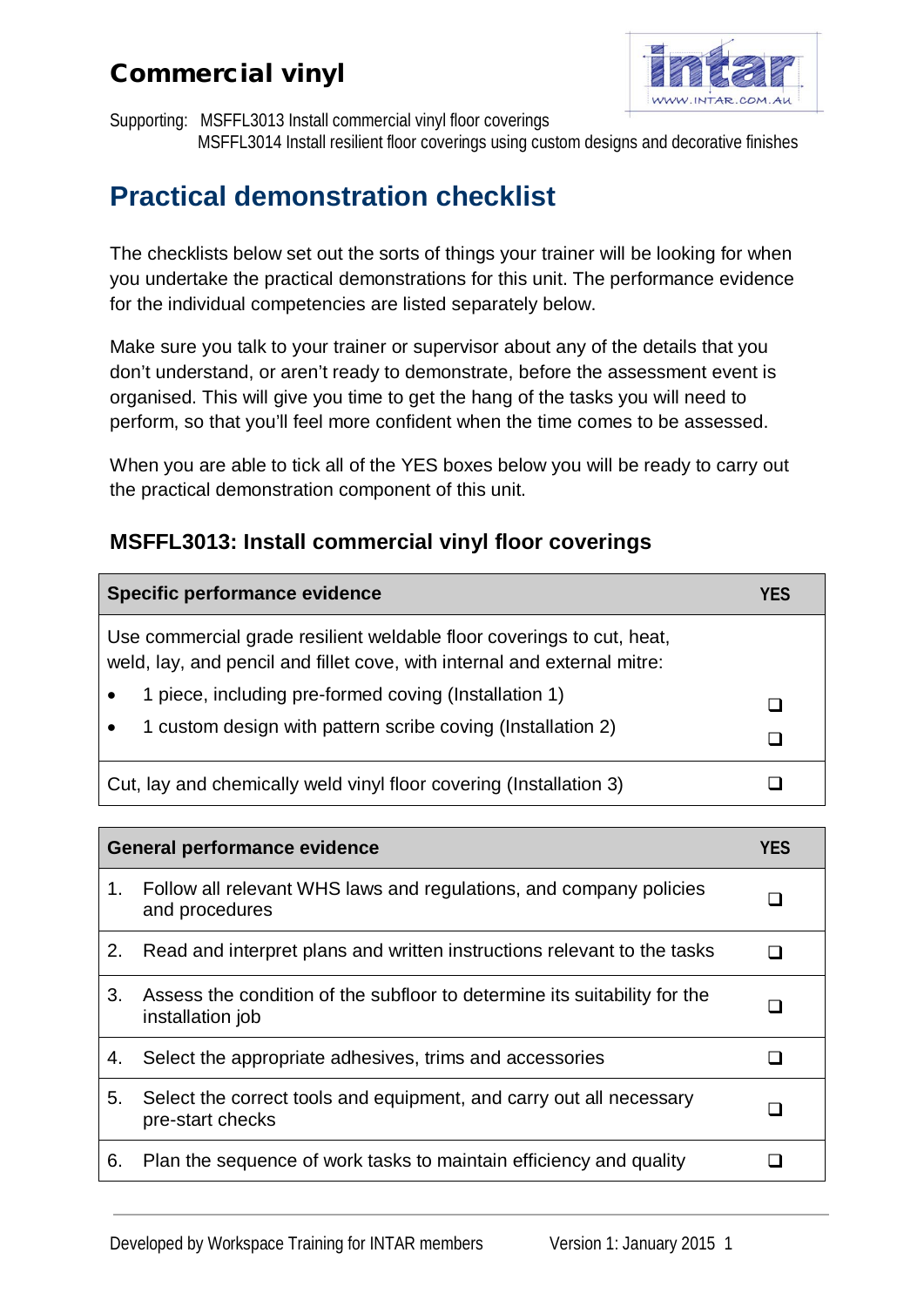| 7. | Check the specifications of the vinyl floor covering against the work<br>order      | $\Box$ |
|----|-------------------------------------------------------------------------------------|--------|
| 8. | Acclimatise the floor covering according to the manufacturer's<br>recommendations   | ❏      |
| 9. | Identify hazards and control risks when handling materials                          | ❏      |
|    | 10. Establish starting point and set out working lines                              | $\Box$ |
|    | 11. Correctly cut and fit soft underlay and/or pre-formed fillet, where<br>required | ❏      |
|    | 12. Lay out the vinyl to achieve correct directional sequence and pattern<br>match  | ❏      |
|    | 13. Mark and cut the vinyl to the required pattern and shape, with minimal<br>waste | ❏      |
|    | 14. Use adhesives and edge strips/accessories according to instructions             | $\Box$ |
|    | 15. Weld and fix the materials safely and efficiently                               | $\Box$ |
|    | 16. Set out and install vinyl skirting, reducer and edge strips, where<br>required  | ❏      |
|    | 17. Inspect finished installation for problems and rectify faults, if<br>necessary  | $\Box$ |
|    | 18. Store or recycle unused materials                                               | $\Box$ |
|    | 19. Clean and store tools and equipment appropriately                               | ❏      |
|    | 20. Clean up work area and dispose of rubbish properly                              | $\Box$ |
|    | 21. Accurately complete all required documentation                                  | ❏      |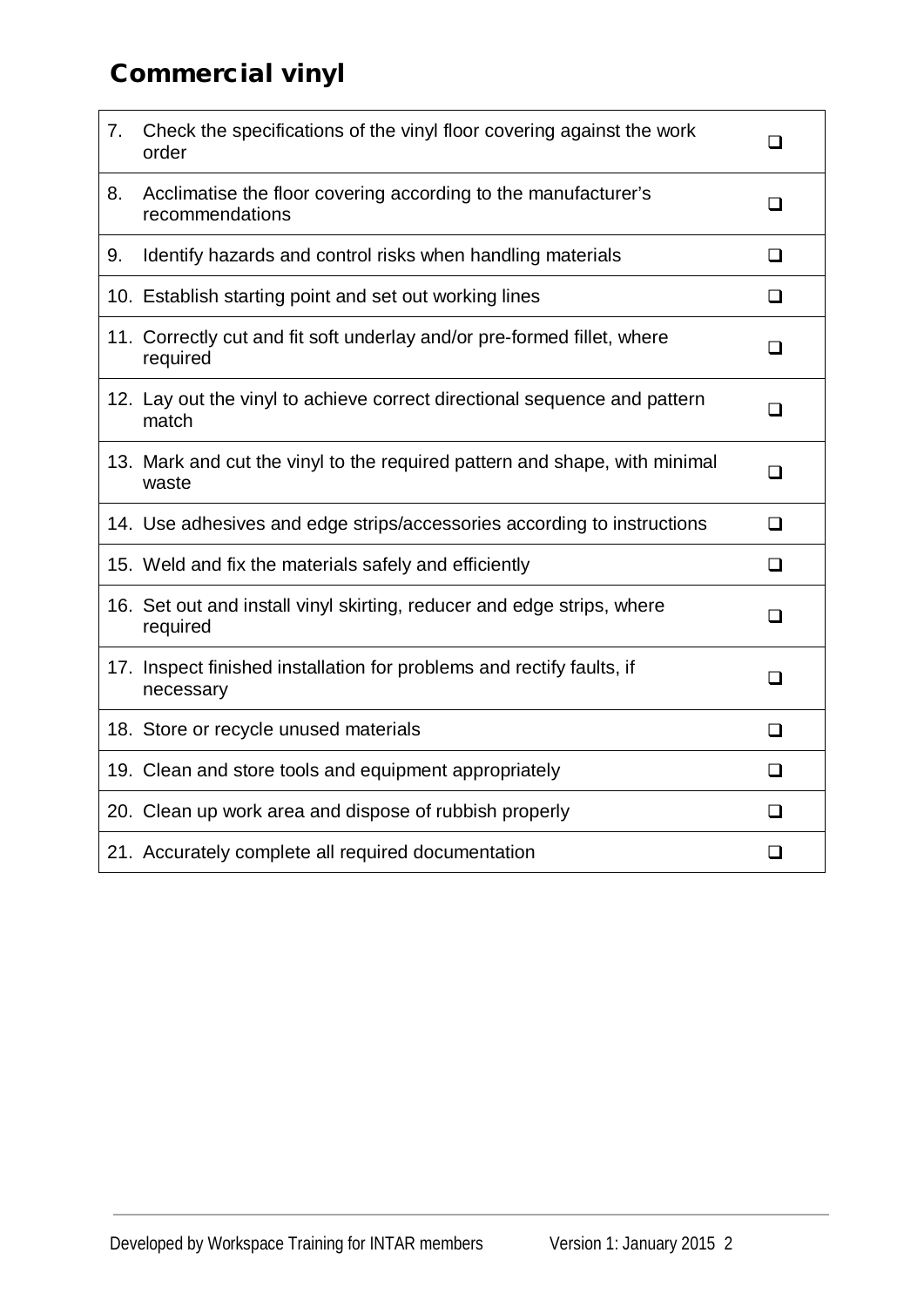#### **MSFFL3014: Install resilient floor coverings using custom designs and decorative finishes**

| Specific performance evidence                                                                                                                                       | YFS |
|---------------------------------------------------------------------------------------------------------------------------------------------------------------------|-----|
| Cut and lay resilient floor covering using custom designs and decorative<br>finishes, with internal and external mitres for:                                        |     |
| 1 piece and pre-formed coving (Installation 1)<br>$\bullet$                                                                                                         |     |
| 1 custom designed and pattern scribed coving using commercial vinyl<br>$\bullet$<br>(Installation 2)                                                                |     |
| Cut and lay commercial grade resilient covering using custom design<br>containing logo/motifs, including decorative welding, inlays and borders<br>(Installation 3) |     |

| <b>General performance evidence</b> |                                                                                               | <b>YES</b> |
|-------------------------------------|-----------------------------------------------------------------------------------------------|------------|
| 1 <sub>1</sub>                      | Follow all relevant WHS laws and regulations, and company policies<br>and procedures          | $\Box$     |
| 2.                                  | Read and interpret plans and written instructions relevant to the tasks                       | $\Box$     |
| 3.                                  | Assess the condition of the subfloor to determine its suitability for the<br>installation job | ┒          |
| 4.                                  | Select the appropriate adhesives, trims and accessories                                       | $\Box$     |
| 5.                                  | Select the correct tools and equipment, and carry out all necessary<br>pre-start checks       | $\Box$     |
| 6.                                  | Plan the sequence of work tasks to maintain efficiency and quality                            | ❏          |
| 7.                                  | Check the specifications of the vinyl floor covering against the work<br>order                | n          |
| 8.                                  | Acclimatise the floor covering according to the manufacturer's<br>recommendations             | l 1        |
| 9.                                  | Identify hazards and controls risks when handling materials                                   | $\Box$     |
|                                     | 10. Set out and mark motifs, logos or custom designs on the subfloor                          | ❏          |
|                                     | 11. Lay out the vinyl to achieve correct directional sequence and pattern<br>match            | $\Box$     |
|                                     | 12. Mark and cut the vinyl to the required pattern and shape, with minimal<br>waste           | $\Box$     |